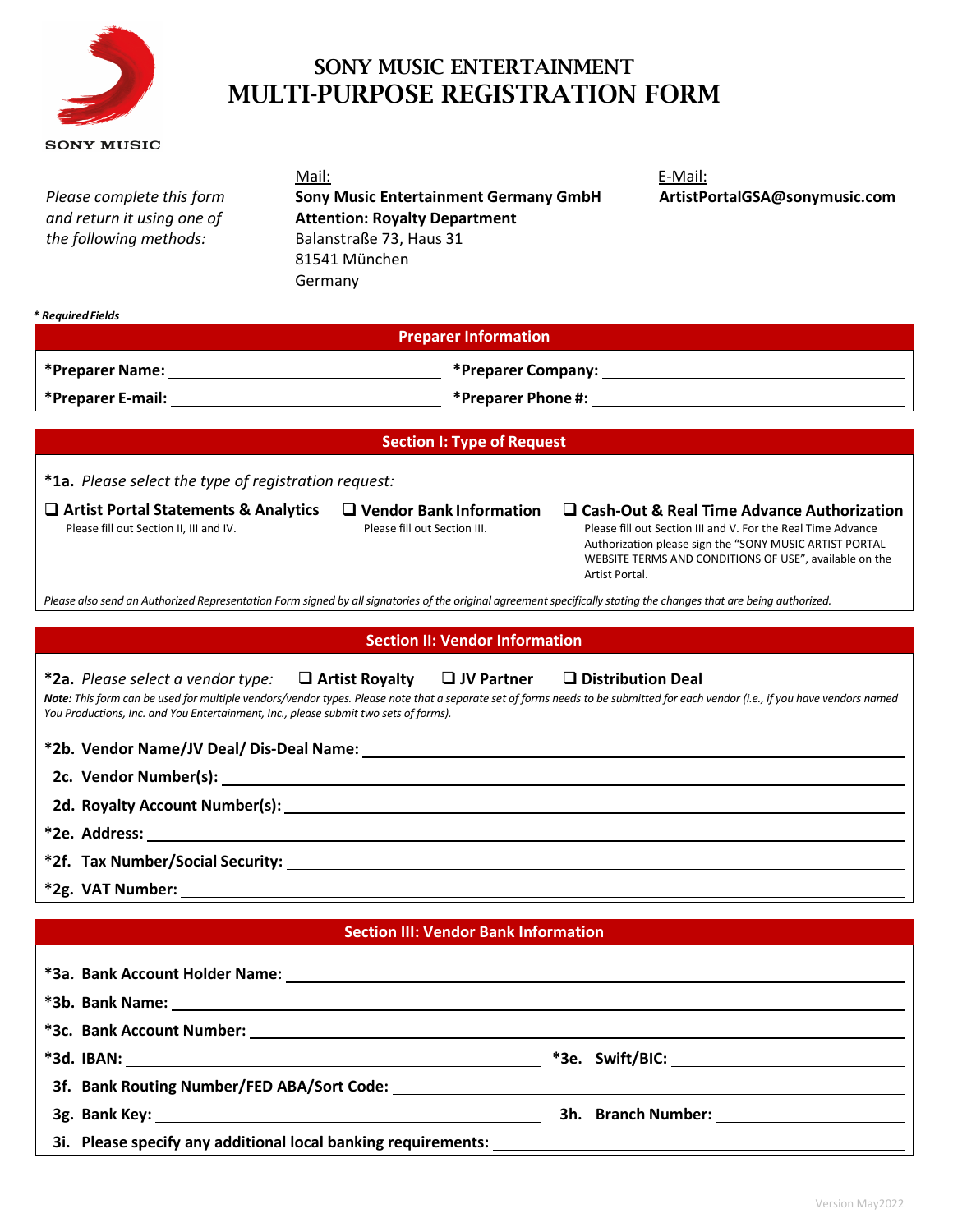

## SONY MUSIC ENTERTAINMENT MULTI-PURPOSE REGISTRATION FORM

#### **Section IV: Artist Portal Online Statement Access**

*This section should only be completed if you are registering for the Artist Portal for the first time or making changes to existing access.* Please list the name and contact information of the individuals that you are authorizing to access the Artist Portal on behalf of the vendor listed on Vendor Name/JV Deal/ Dis-*Deal Name (Section II).* 

| User 1 | User 2                                                                                                        |
|--------|---------------------------------------------------------------------------------------------------------------|
|        | 4f. First Name: 2008. 2009. 2009. 2012. 2013. 2014. 2015. 2016. 2017. 2018. 2019. 2014. 2016. 2017. 2017. 201 |
|        |                                                                                                               |
|        |                                                                                                               |
|        |                                                                                                               |
|        |                                                                                                               |

#### **Section V: Cash-Out & Real Time Advance Authorization**

**5a.** *Please select the type of authorization request:*  **Cash-Out Real Time Advances** *Please note that only one registered user can have access to this functionality per vendor. The authorized E-mail address cannot be a general or shared E-mail account. To receive access to the Real Time Advance function please also sign the "SONY MUSIC ARTIST PORTAL WEBSITE TERMS AND CONDITIONS OF USE", available on the Artist Portal.* 

| <b>5b. First Name:</b> | 5c. Last Name:               |
|------------------------|------------------------------|
| 5d. Company Name:      | <b>5e. Telephone Number:</b> |
| 5f. E-mail Address:    |                              |

*The feature is provided as an accommodation to artists and participants. SME has the right, in its sole and absolute discretion, to approve or reject any requests. The feature is subject to the "SONY MUSIC ARTIST PORTAL WEBSITE TERMS AND CONDITIONS OF USE" available on the Artist Portal.* 

By signing below, I warrant and represent that: (a) I have full and complete authority to request the electronic payment method set forth herein to the account(s) referenced above, and, if the party requesting such payment method is an entity, I am fully authorized to act and request such update on behalf of such entity; (b) the implementation of the update requested herein will not violate or infringe upon the rights of any other party; (c) the information stated herein is truthful and accurate; and (d) I shall indemnify and hold Sony Music Entertainment harmless against any and all claims and any and all damages, losses or expenses Sony Music Entertainment may incur by reason of implementation of the update requested herein and/or as a result of the breach of any of the foregoing warranties and representations.

**\*AUTHORIZED SIGNER'S NAME: \*AUTHORIZED SIGNER'S SIGNATURE \*PLACE AND DATE:**



**Authorized Signer:** The Authorized Signer is the individual or individuals who were the original signatories to the agreement that entitles the payee to receive royalties from Sony Music. If the person signing this agreement differs from the signatory of the agreement, please include a Authorized Representation Form signed by all signatories of the original agreement. The Authorized Representation Form must specifically state those actions that are being authorized (i.e. make changes on behalf of, Portal Access, Cash-Out Authorization, etc.).

Thank you for assisting us in maintaining up to date records regarding your royalty account. Once your form is received by Sony Music, your change request will be reviewed. We will contact you if additional supporting documentation is required in order to ensure the accuracy and validity of your request. Sony Music reserves the right to require you to sign and deliver an affidavit affirming the information provided to Sony Music herein.